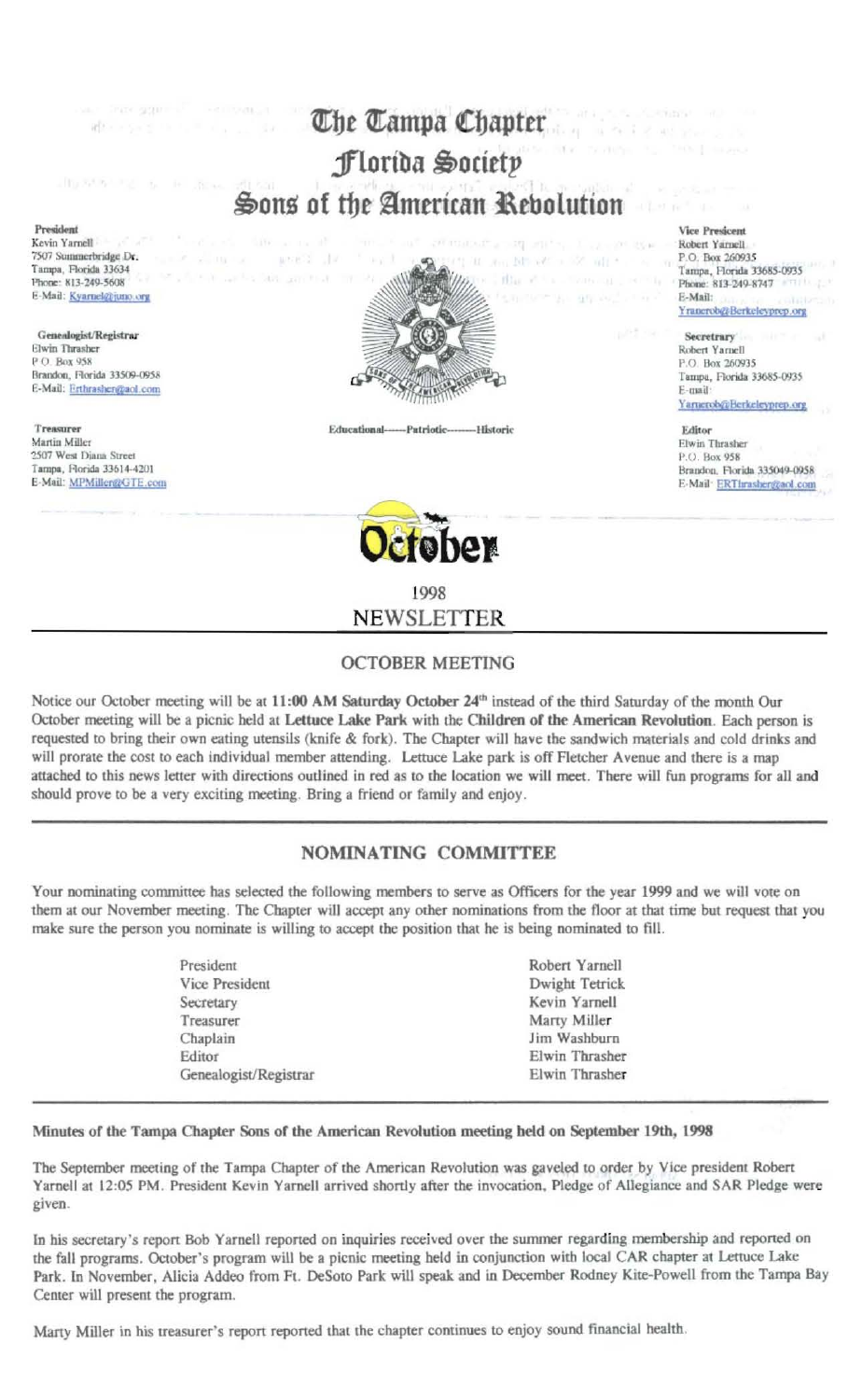President Yarnell then reminded everyone of the Pennies for Patriots project of the State organization. He suggested that all members consider giving the \$3.65 and perhaps even a bit more to help those members who cannot give so give so the chapter could report 100% participation to the state office. nemo tr

A highlight of the meeting was the induction of Dwight Tetrick into membership. Following the taking of the oath he briefly discussed the research that led to his application for membership in the SAR.

Following lunch the chapter was treated to a fine presentation by Paul Camp on the arms and armor used by the Spanish Conquistadores in their conquest of the New World and in particular, Florida. Mr. Camp works in the Special Collections department for the Library at the University of South Florida. His talk was entertaining and educational and led to many questions and a nice discussion following his prepared remarks.

The meeting adjourned at 1:50 PM.

Respectively submitted

Robert Harnell

Robert Yarnell Secretary





Elwin Thrasher<br>Editor Tampa Chapter SAR P.O. Box 958 Brandon, Florida 33509-0958 1 1999 1999 1999 1999 1999 1999

ADDRESS CORRECTION REQUESTED